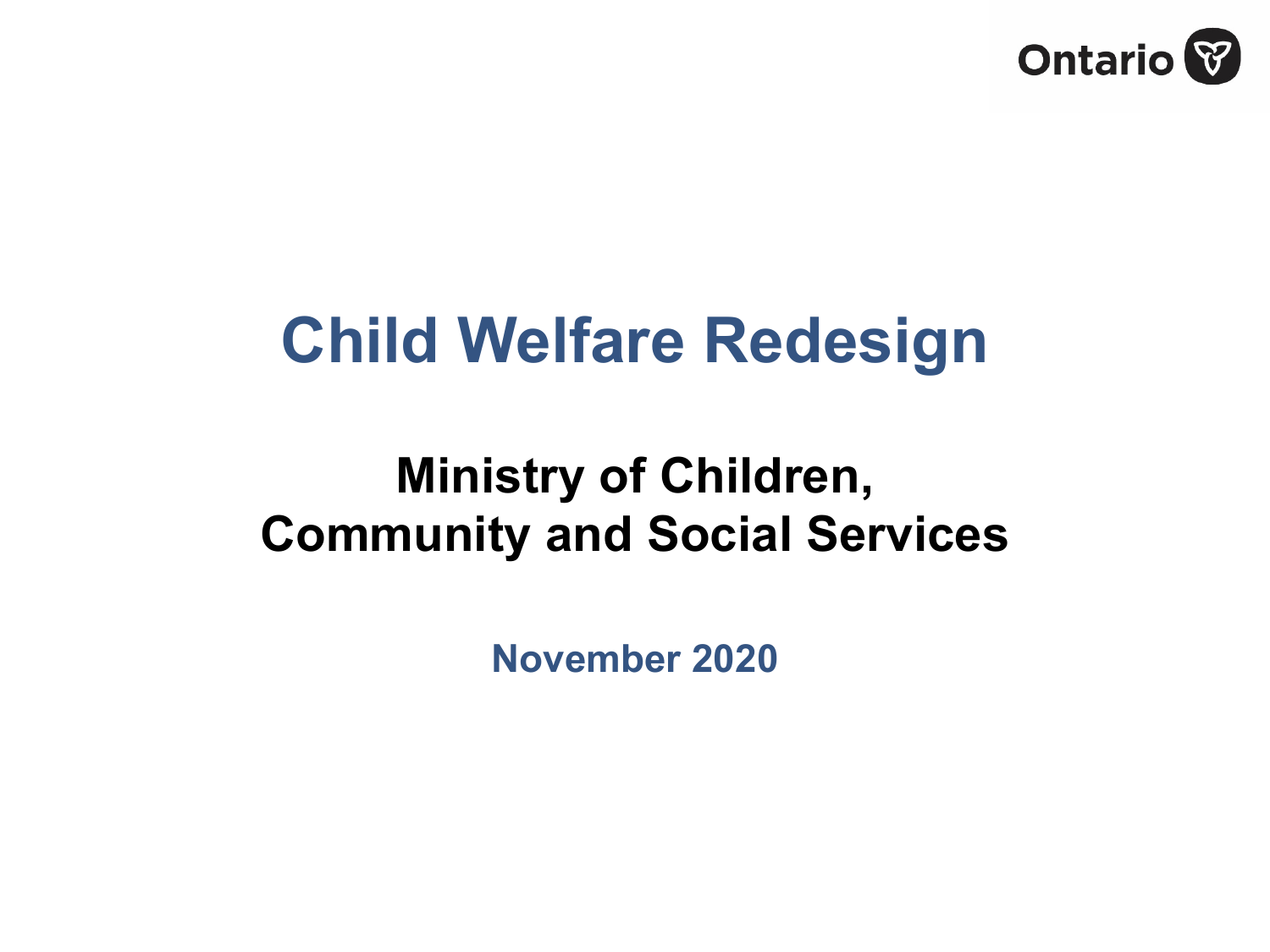

### **Purpose**

• Provide an overview of the Child Welfare Redesign Strategy, including opportunities for collaboration moving forward.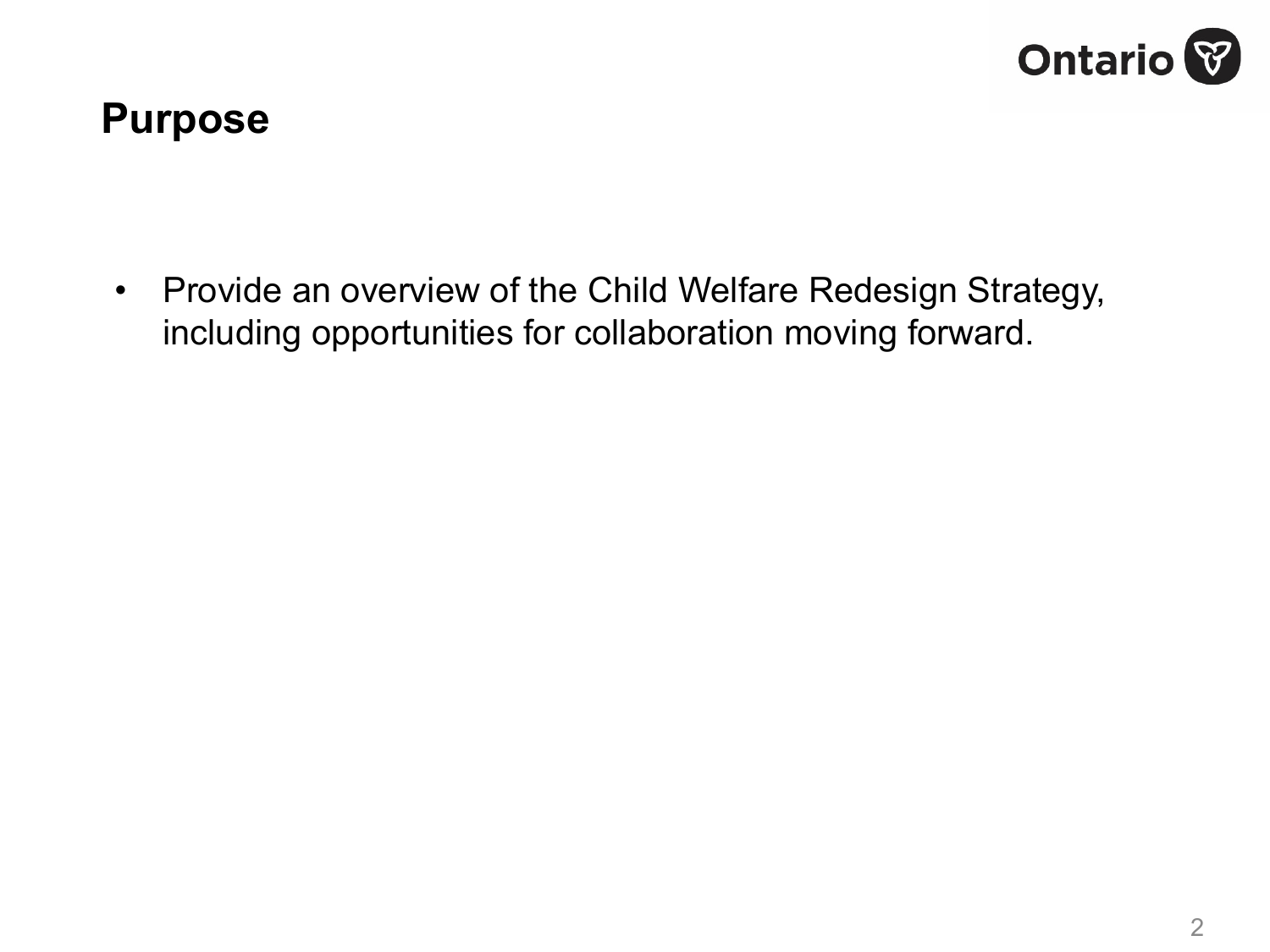

### **Context**

- On July 29, 2020, the Ontario government released its plan to redesign the child welfare system.
- The strategy focuses on strengthening families and communities through prevention, early intervention and seeking more permanent homes for children and youth in care when they cannot stay in their own homes or communities.
- The new child welfare strategy was developed with input from youth, families, caregivers, First Nations, Inuit and Métis partners, lawyers, community organizations, frontline workers and child welfare sector leaders. They participated in over 100 engagement sessions over the past year and provided over 3,000 responses to an online survey.

"We are committed to taking the time to get this right and keep children and youth at the heart of everything we do. Their safety, well-being and future success is of utmost importance." - Minister Dunlop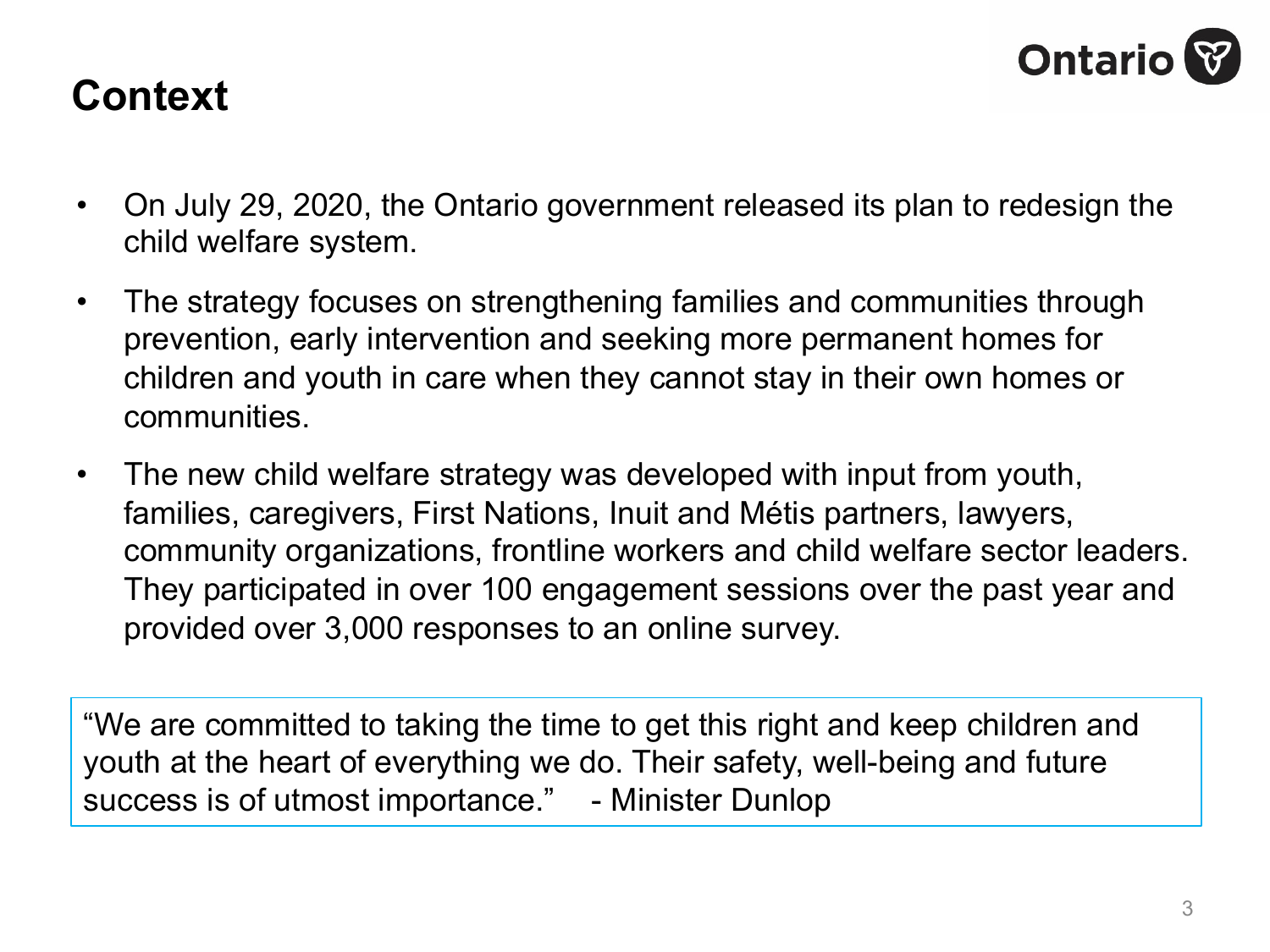### **Vision, Goals & Scope**



#### **Vision and Goals** *Child Welfare Redesign Strategy*

### **Vision**

An Ontario where every child and youth has the supports they need to succeed and thrive.

### **Goal and Scope**

Working in partnership with the child welfare, residential and communitybased services to build a coordinated range of services that strengthen families, focusing on community-based prevention and early intervention services. These will be high quality, culturally appropriate and truly responsive to the needs of children, youth and families. When children and youth cannot remain at home, they will be supported through familybased placements wherever possible. We are improving the overall quality of care they receive from children's aid societies and residential services, such as foster care or group homes. Our system will provide children and youth in care with the supports they need to be safe, succeed and thrive as they transition from care to adulthood.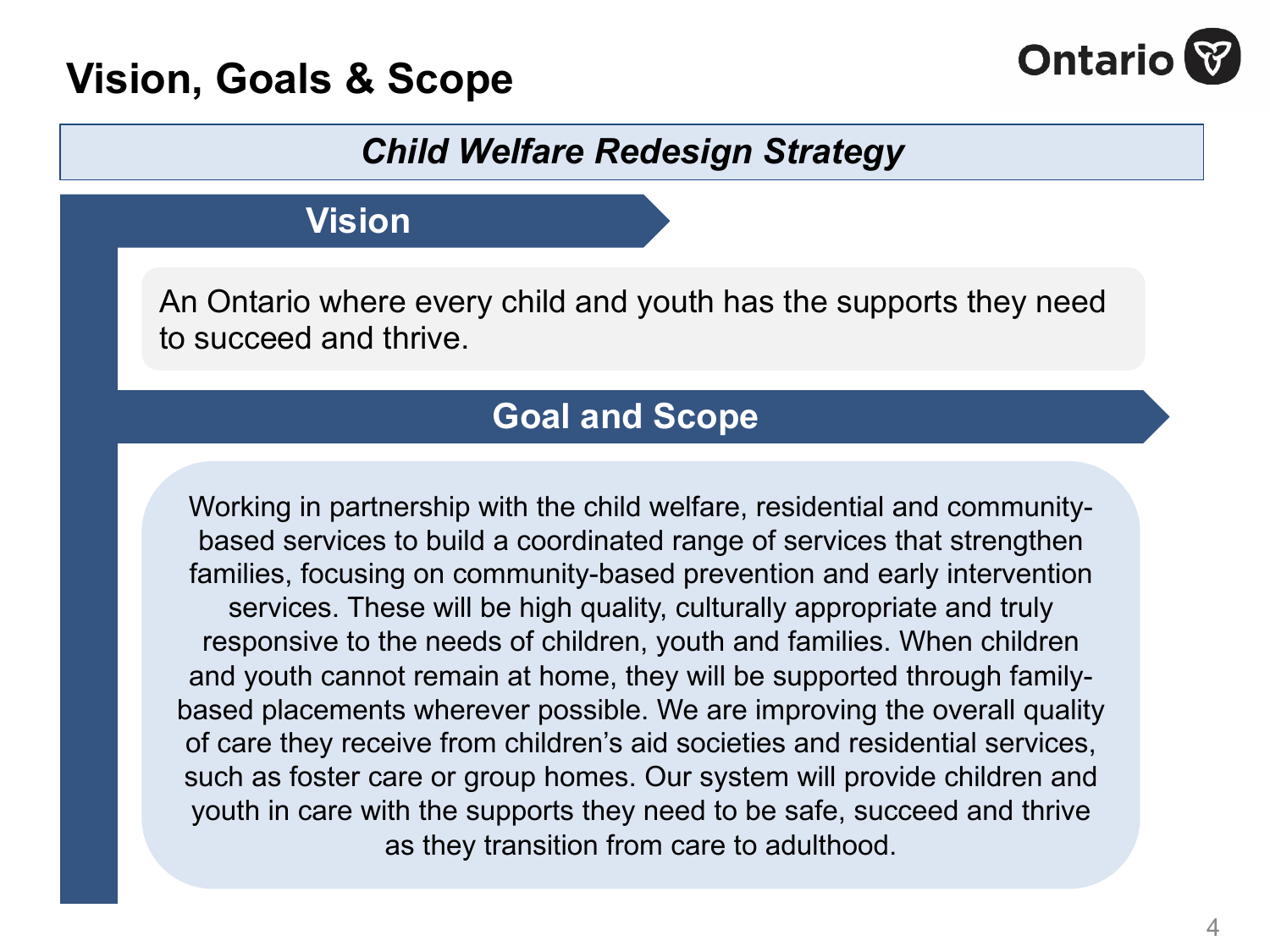

## **Distinct Indigenous Approach (1/2)**

**The work will be guided by the ongoing implementation of the co-developed Ontario Indigenous Children and Youth Strategy (OICYS).** 

- First Nations, Inuit and Métis peoples are constitutionally recognized peoples in Canada, with their **own laws, and distinct cultural, political and historical ties** to the Province of Ontario. This, along with their unique relationships to Ontario, is acknowledged in the Preamble of the CYFSA.
- The provincial legislative regime under the CYFSA includes a **variety of provisions that are unique to First Nations, Inuit, and Métis** children and youth, as well as bands and First Nations, Inuit, and Métis communities.
- First Nations and Ontario have taken steps toward helping ensure greater control over child and family services for communities: **12 of 50 societies in Ontario are Indigenous societies**, and 2,710 (~22%) of 12,056 children in care in Ontario are in the care of Indigenous societies. Additionally, in 2019-20, there were 1,636 children in ministry-funded customary care arrangements.
- The ministry has continued to **maintain collaborative relationships with First Nations, Inuit, Métis, and urban Indigenous partners**, guided by the OICYS, an established strategic framework built on partner perspectives that is well-positioned to transform service delivery.
- **Self-determination can be important to well-being outcomes**. Research demonstrates that children and communities can significantly benefit when their communities and nations pursue and exercise effective self-governance.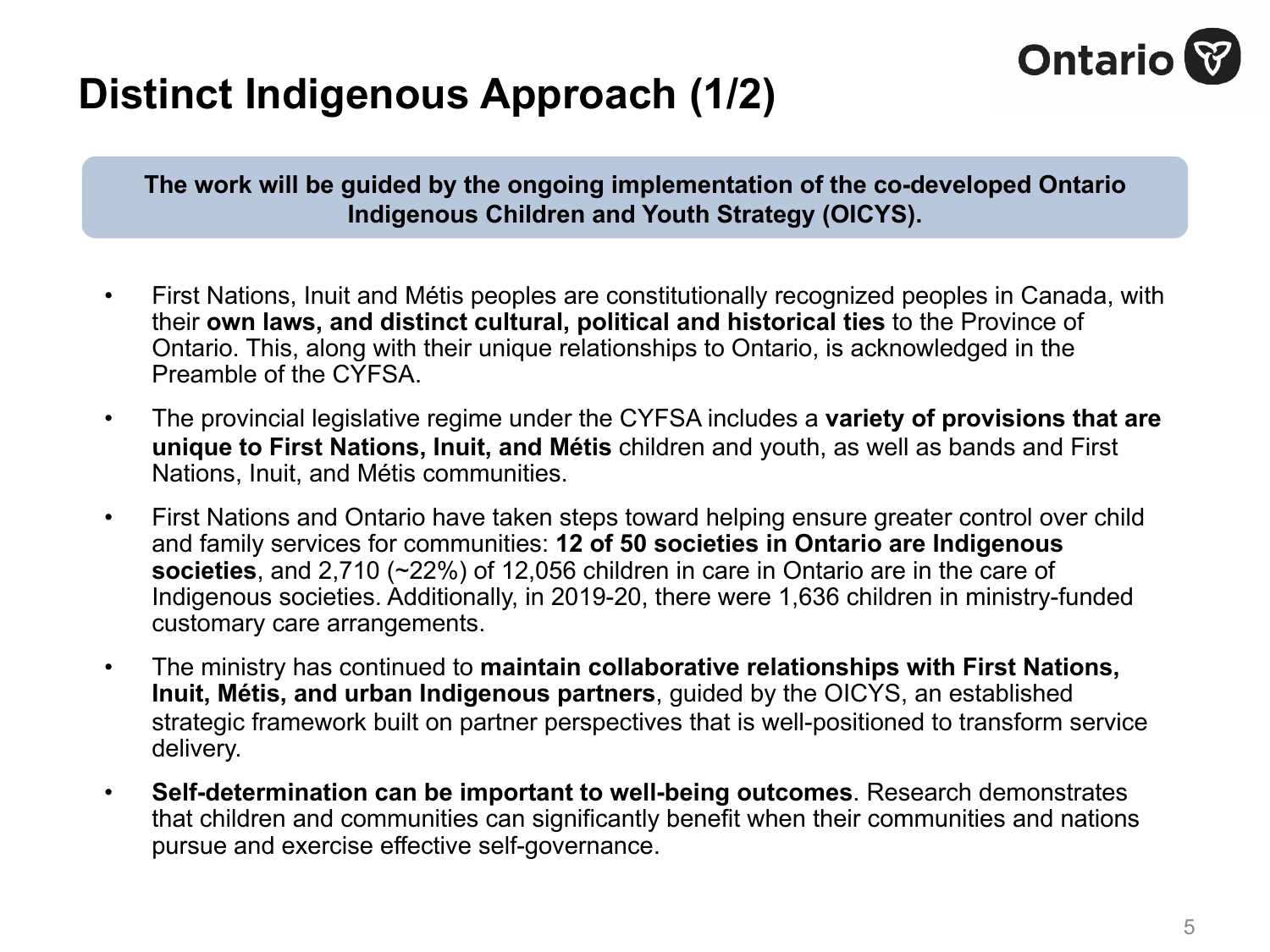## **Distinct Indigenous Approach (2/2)**



The ministry continues to implement the **Ontario Indigenous Children and Youth Strategy (OICYS)**, the strategic framework co-developed with First Nations, Inuit, Métis, and urban Indigenous partners across Ontario to improve outcomes for Indigenous children and youth. The distinct Indigenous approach to the Child Welfare Redesign Strategy will also advance as part of the OICYS.

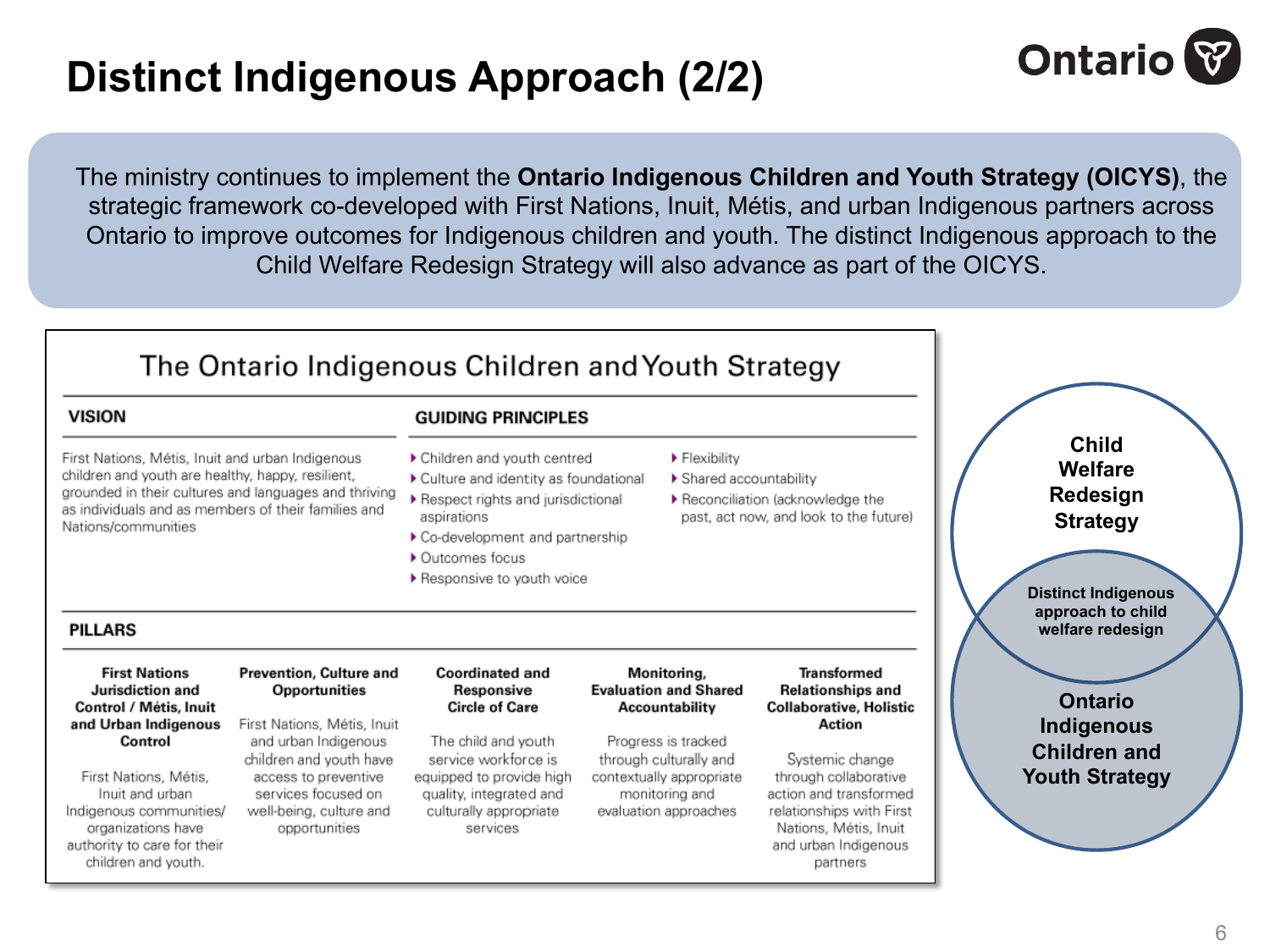## **The Path Forward**



**Collaborative:** Redesigning the child welfare system is a significant undertaking. It will take time and continued partnership with the child welfare sector, Indigenous communities and other health and social services partners to be successful.

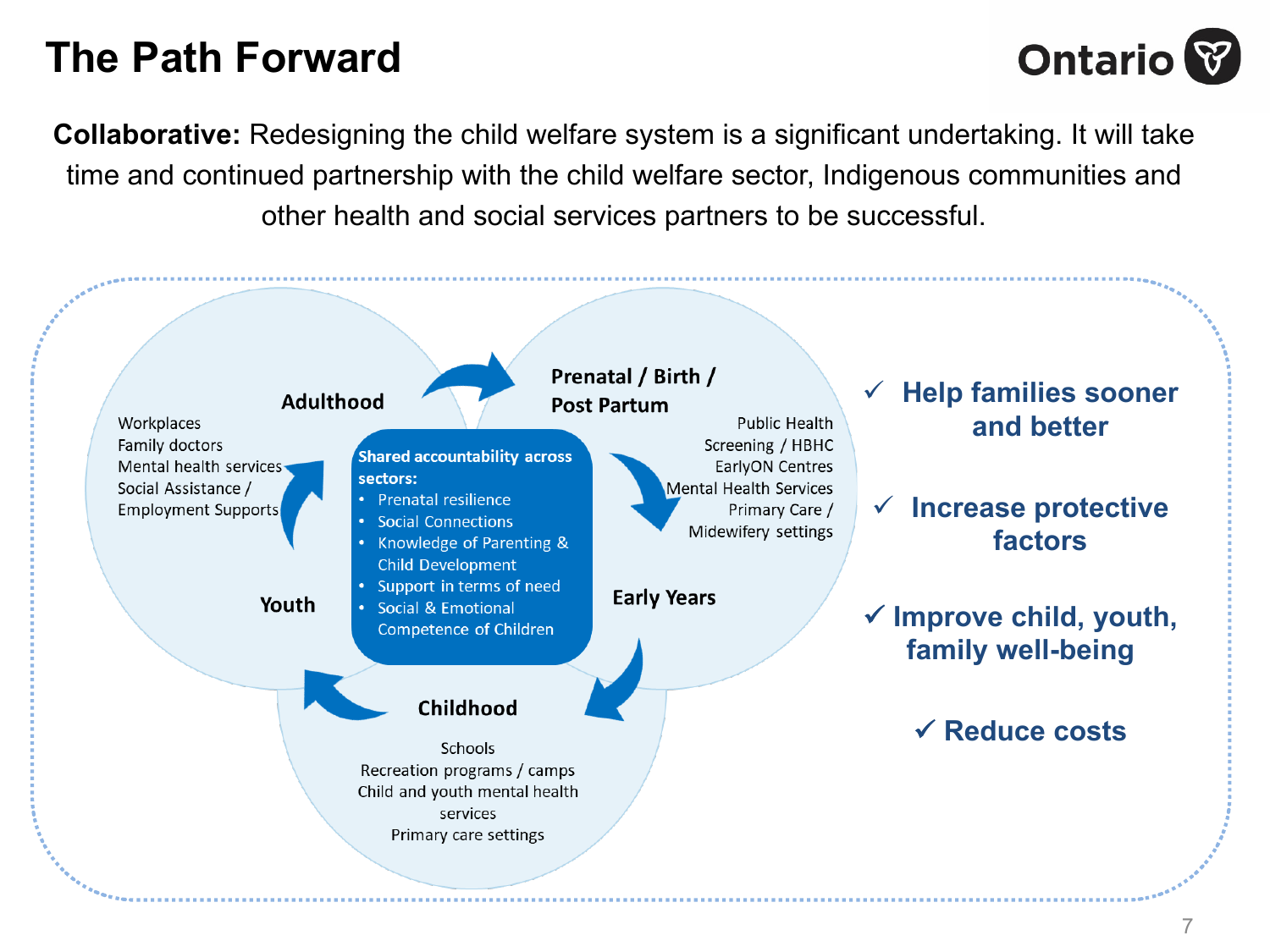## **Child Welfare Redesign Strategy Overview**

The strategy to redesign the child welfare system has five pillars:

- **1. Child, Youth, Family and Community Wellbeing Strengthening** well-being with higher quality, culturally appropriate and responsive community-based prevention and early intervention services that k children safe in family-based settings;
- **2.** Quality of Care Improving the quality of residential care provided children and youth, including enhanced training for caregivers;
- **3. Strengthening Youth Supports** Promoting the development of stable and lifelong connections and supports for youth, with a focus on ed and employment opportunities;
- **4. Improving Stability and Permanence**  Improving the adoption experience for children, youth and prospective parents and focusing family-based options over group care where appropriate; and
- **5.** System Accountability and Sustainability Creating a more efficient and effective child welfare system that is financially sustainable.
- All pillars of the child welfare redesign are supported by the co-develope *Ontario Indigenous Children and Youth Strategy*.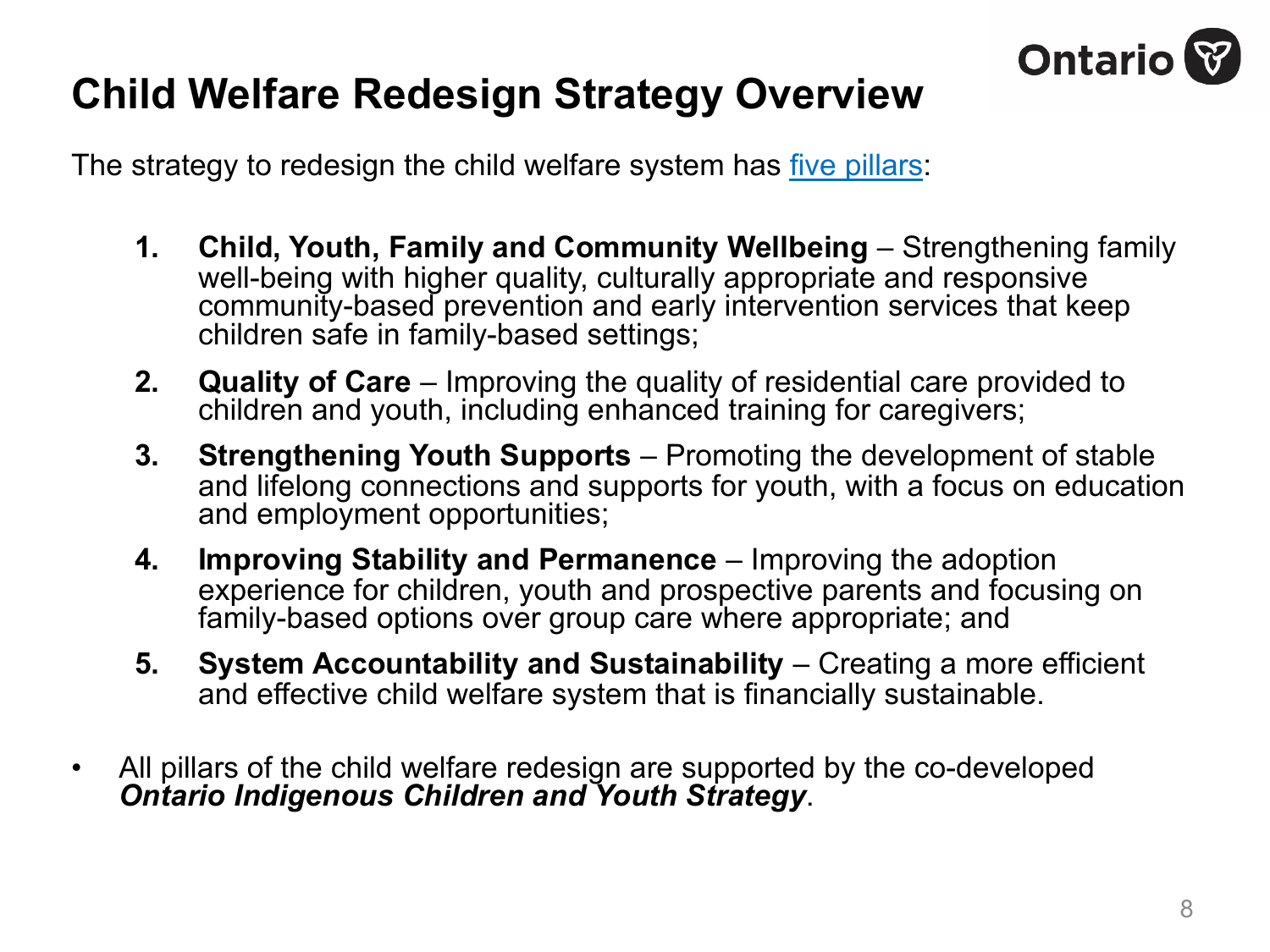## **Strategic Pillars (1/5)**



### **Pillar 1: Child, Youth & Family Well-Being**

### **Shifting to Prevention**

- The redesign will address the need for improved coordination and consistency across systems by shifting to a model focusing on a collaborative and holistic approach.
- A new, shared responsibility across sectors to work together to enhance child, youth and family well-being among all children, youth and families and help keep families together.
- Service providers and community organizations will work together to identify and respond to the needs of families early-on, including schools, early-years programs, parenting programs and health and mental health services.
- Families will be connected more quickly to appropriate and effective social supports or know how and where to access the right supports in times of need.

### **Indigenous Children, Youth and Families**

- Indigenous children, youth and families, through the Ontario Indigenous Children and Youth Strategy (OICYS), will be able to access community-based prevention and early intervention supports, including through expanded access to customary care, that are culturally appropriate and reflect their customs, heritages and traditions. Child protection will be a last resort.
- Supporting the implementation of Indigenous-led models and systems for child and family services.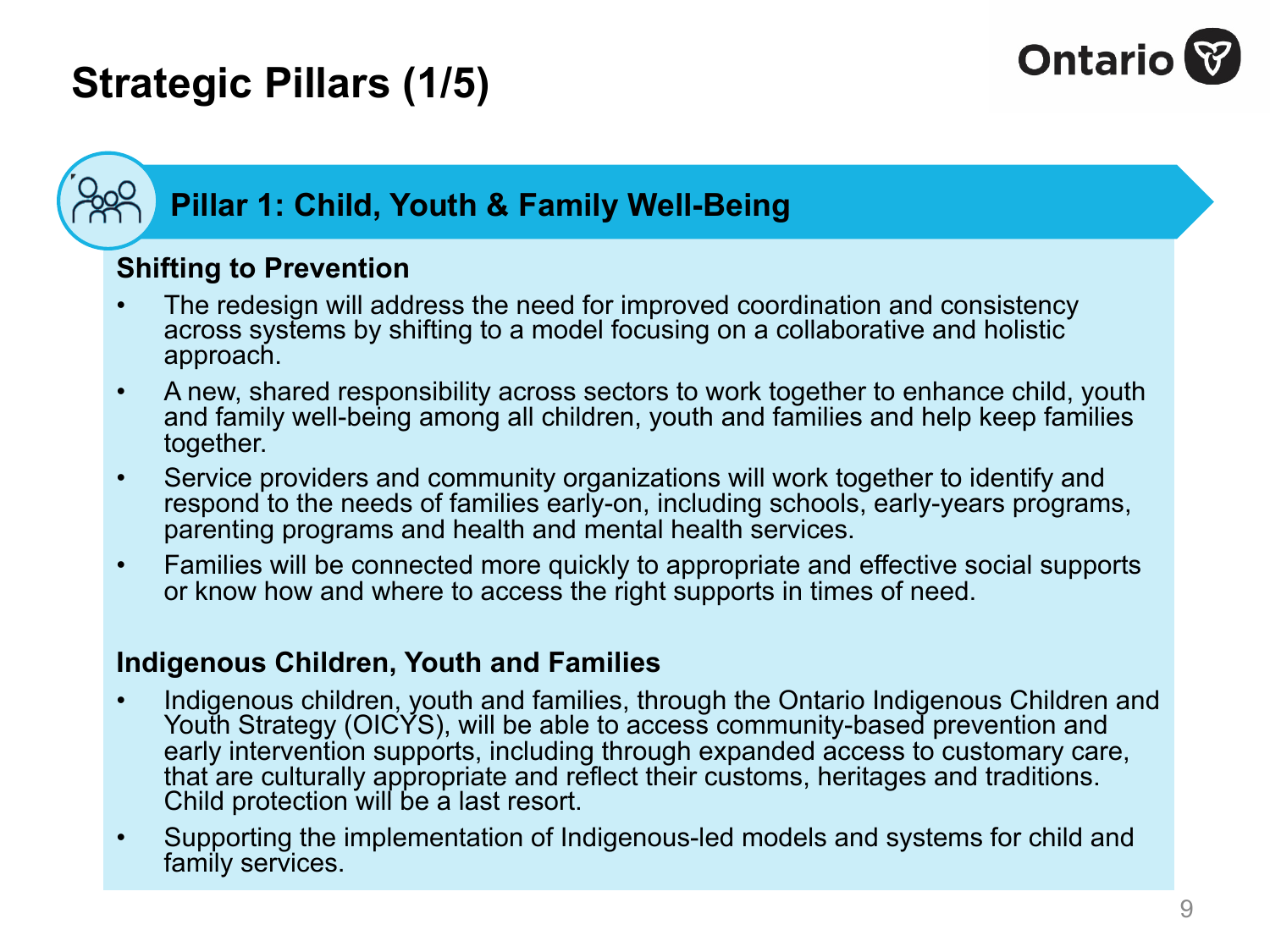## **Ontario**

## **Strategic Pillars (2/5)**

### **Pillar 2: Quality of Care**

### **Quality and Oversight**

- Implementing *Ontario's Quality Standards Framework – A Resource Guide to Improve the Quality of Care for Children and Young Persons in Licensed Residential Settings* to support residential service providers in delivering highquality residential care.
- Launching the *Children and Young Persons' Rights Resource* to support children and young persons receiving services under the *Child, Youth and Family Services Act, 2017* to know and understand their rights.
- Enhancing training and qualifications requirements for persons providing residential care, including staff and caregivers.

### **Prioritize Family-Based Care**

• Focusing on family-based placements, like kinship and foster care, over group homes, where appropriate, to increase stability and culturally appropriate options for children and youth in care.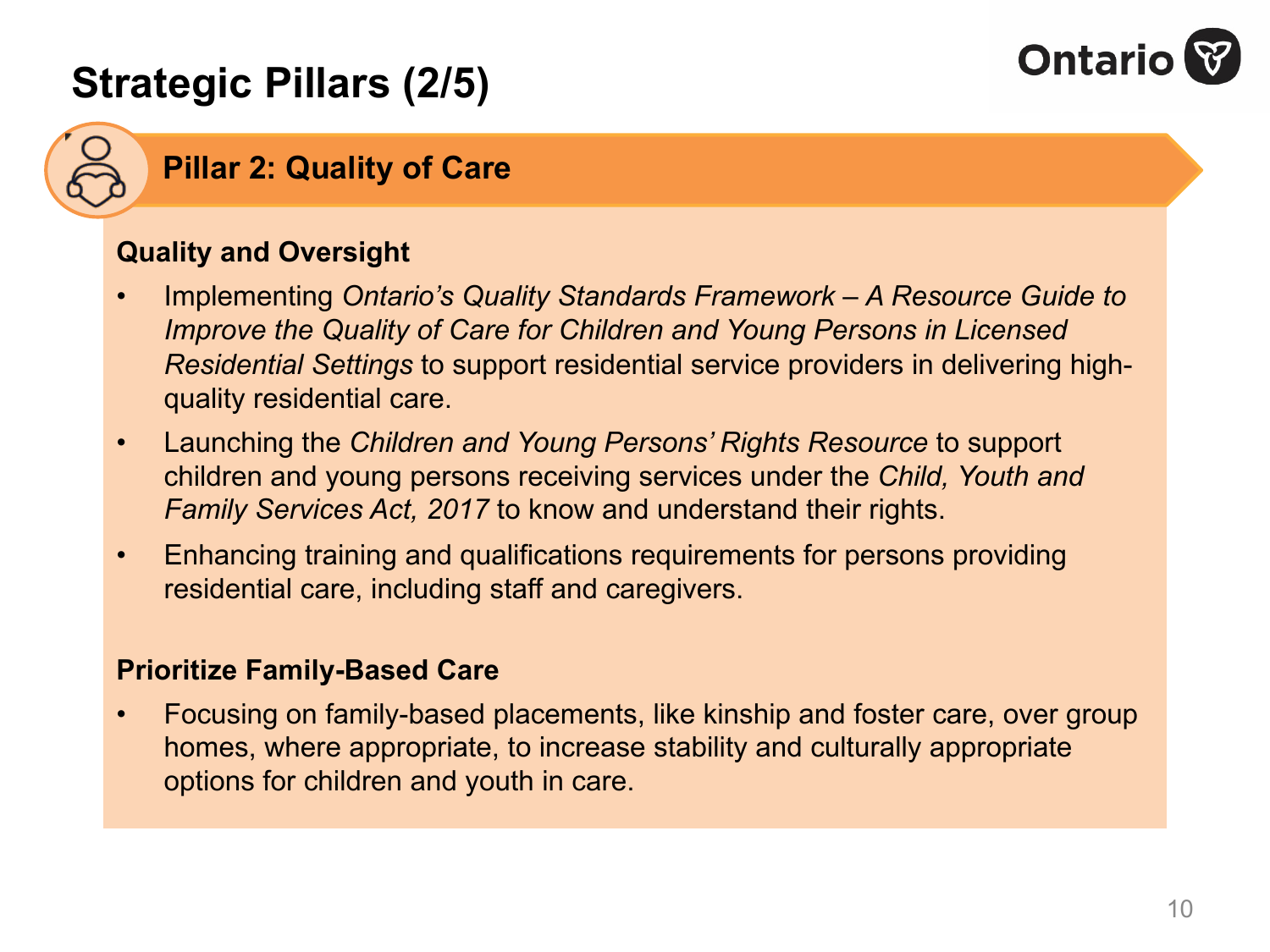## **Strategic Pillars (3/5)**



### **Pillar 3: Strengthening Youth Supports**

#### **Amplifying Youth Voice**

• Ensuring children, youth and families have a strong voice in decisions about their care, including increasing access to education and employment resources, information and supports to improve transitions from care.

#### **Enhancing Youth Supports**

- Expanding and increasing access to education and employment supports for youth (e.g. postsecondary, employment and apprenticeship programs).
- Providing youth with dedicated, targeted supports to meet their distinct needs and respond to their cultural identities. This includes those with disabilities and mental health needs as well as specific supports for Indigenous, Black, racialized and LGBTQ2S children and youth.
- Supporting youth to transition successfully to adulthood.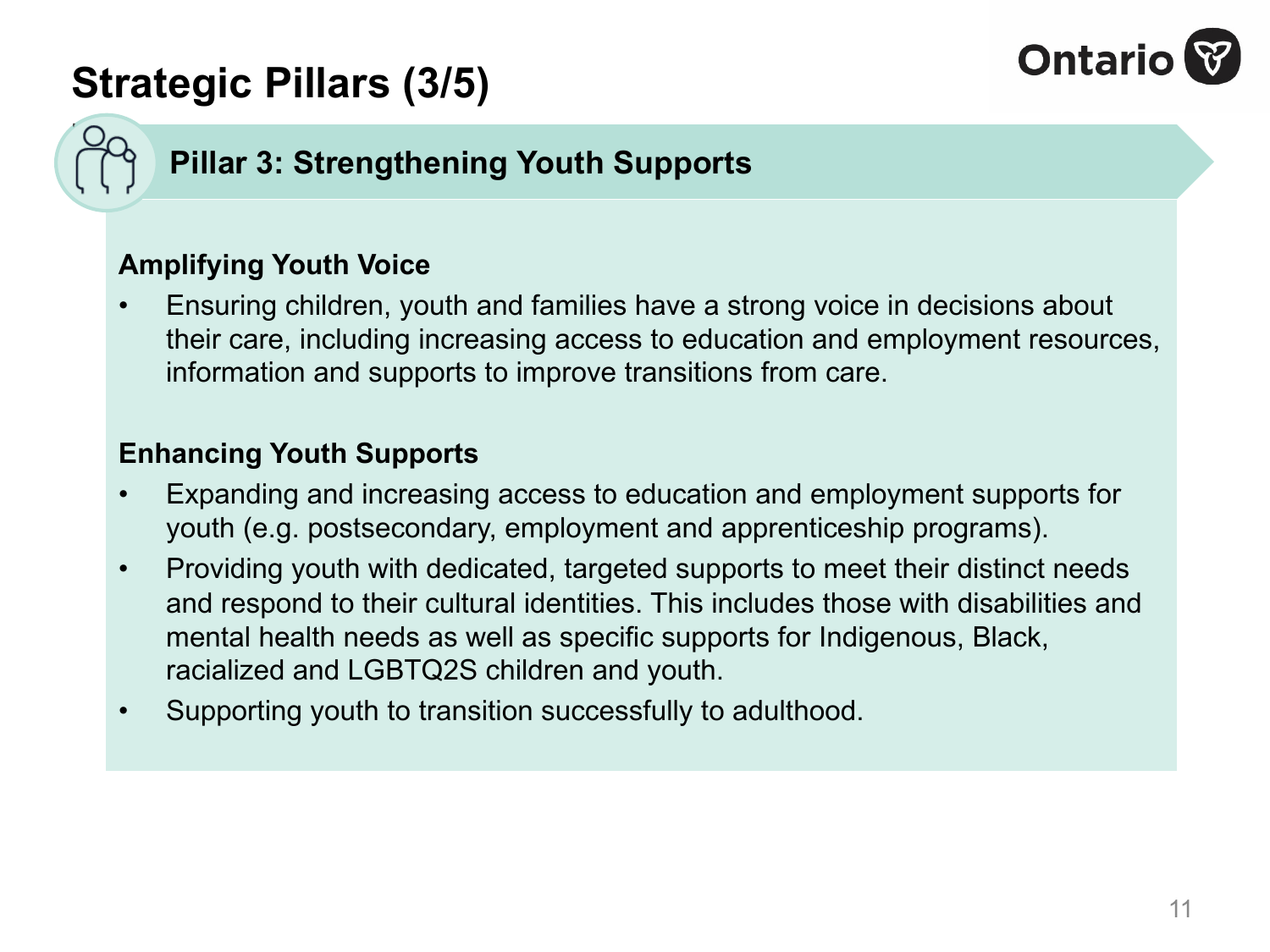## **Ontario**

## **Strategic Pillars (4/5)**



### **Pillar 4: Improving Stability & Permanency**

### **Family-based Supports**

- Improving access to resources for all types of family-based caregivers (e.g. kinship, customary and adoptive).
- Expanding post-adoption parent training and peer supports.
- Implementing a public education campaign to recruit new, diverse caregivers and adoptive parents, and working with stakeholders on initiatives to recruit and retain foster and kinship caregivers.

### **Consistent Adoption Services**

- Offering more consistent and responsive adoption experiences for children, youth and prospective adoptive parents.
- Developing a centralized adoption intake service and adoption service standards.
- Launching and implementing centralized adoption matching.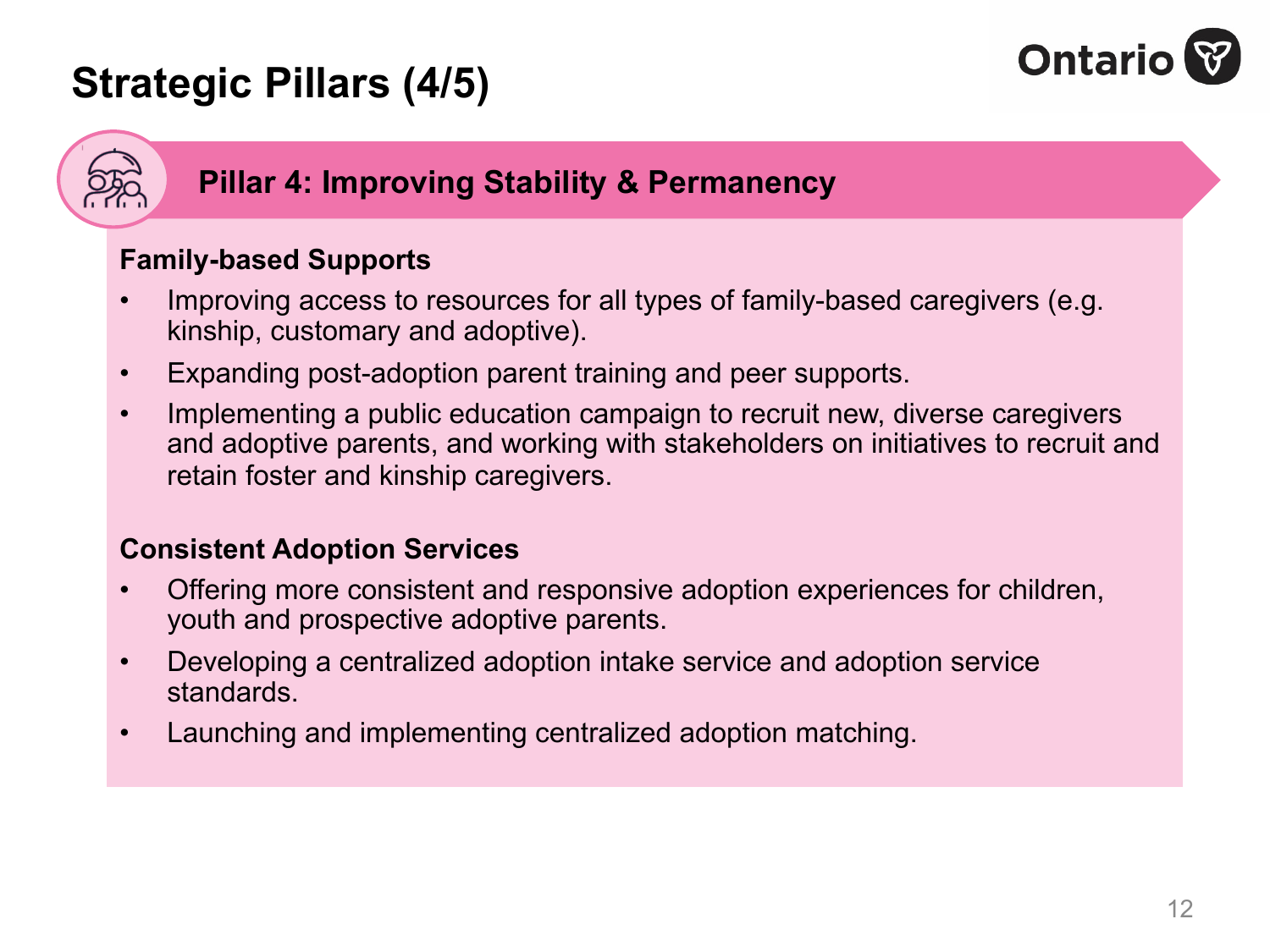

## **Strategic Pillars (5/5)**

### **Pillar 5: System Accountability & Sustainability**

#### **Accountability and Efficiency**

- Developing a new accountability framework focused on outcomes.
- Releasing an enhanced service collaboration to improve services and equity for children, youth and families.

### **Financial Sustainability**

- Implementing shared services and shared back office functions (HR, IT and finance) to achieve a more efficient and effective child welfare system.
- Developing options for new system structures, including a new funding model, to ensure the system is financially sustainable in the long term and children's aid societies can balance their budgets.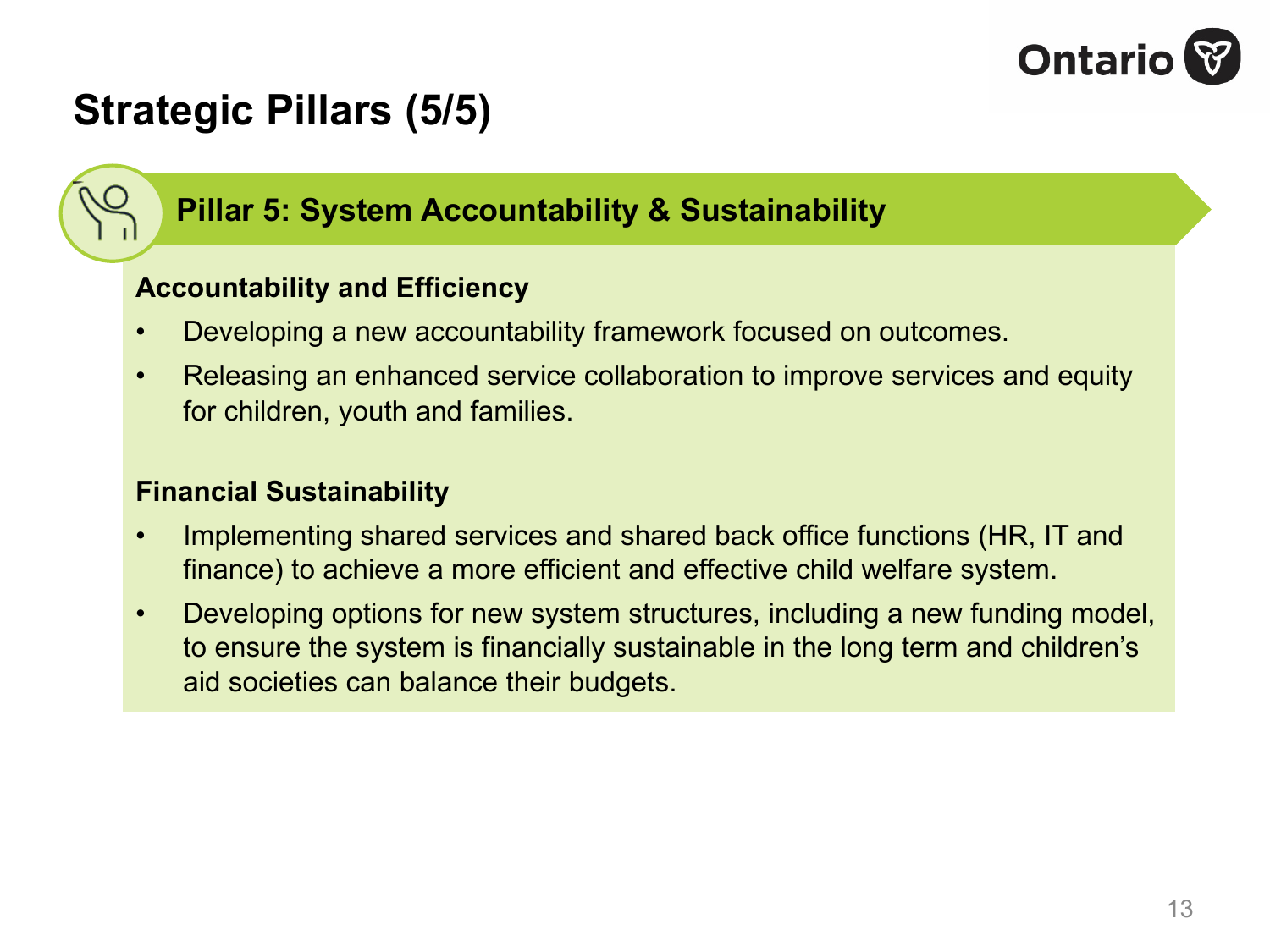

### **Outcomes**

### **Safety**

Children and youth are safe and safety is achieved by the least intrusive means.

### **Voice**

Children, youth and families are respected, and have their voices heard and their needs met.

### **Permanency & Stability**

Children and youth are safely connected to their family, communities and culture.

#### **Sustainability**

The sector is sustainable, efficient, effective, accountable and flexible enough to adjust to the new reality following COVID-19.

#### **Well-Being**

Children, youth and families are supported in their communities to succeed and thrive, and meet key developmental milestones.

### **Equity**

Outcome disparities are reduced

### **Quality**

Children and youth are supported to grow through high quality, consistent services that meet their needs.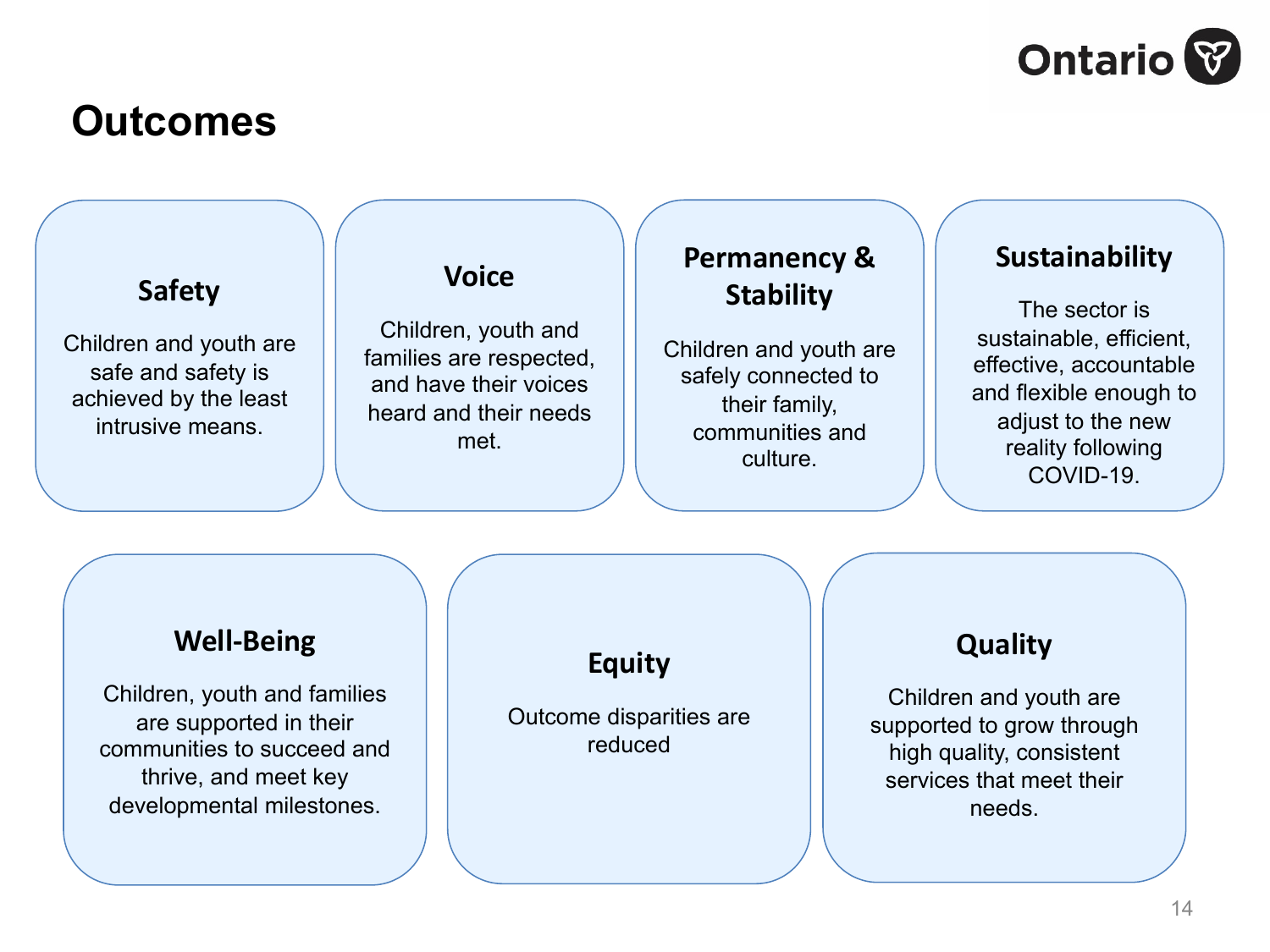## **FCSLLG Statement of Equity**

- Our internal EDI committee has worked for months to craft statement of equity.
- This is an effort to ground our work in the principles of Equity, Diversity, and Inclusivity

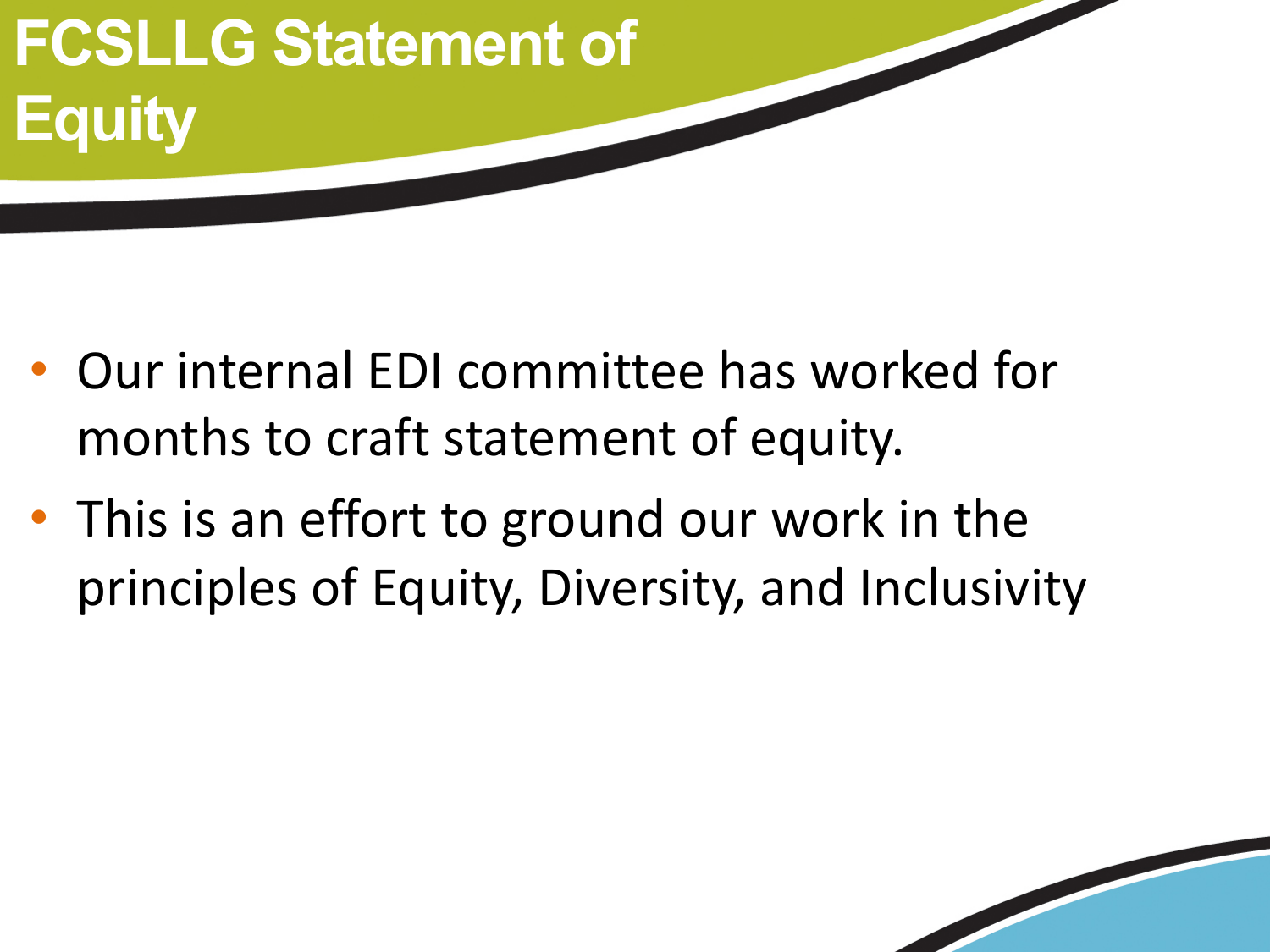## **The good news is we are well positioned**

- Our strategic plan's three pillars of engagement, resiliency, and inclusivity are well aligned with re-design
- We have a strong vision to move towards a family-based care **only** approach – and we're getting there!
- Signs of Safety has been referred to by the Ministry and across the sector as the practice framework that makes sense to achieve the outcomes of re-design
- We are making a thrust to genuinely commit to equitable and culturally appropriate service
- We have (out of necessity) been looking at and implementing ways to provide services more efficiently so that we can be sustainable (as per pillar 5)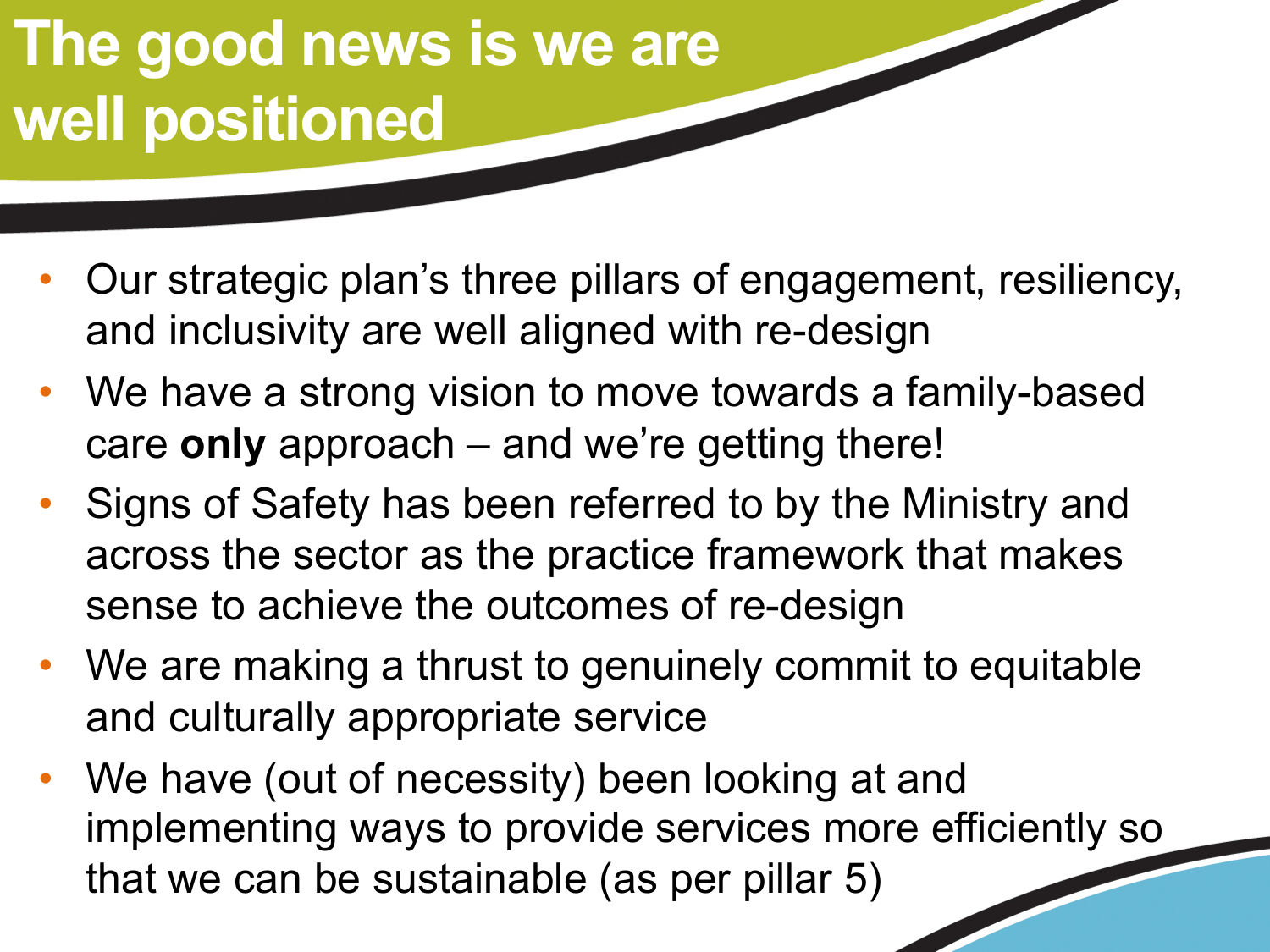• What are some of the innovative service delivery strategies that our organization has implemented that aligns with the child welfare redesign goals / outcomes? What are the results you have achieved and how are you measuring them?

**e.g. Service model ( keeping the child/family at the center of planning), Signs of Safety, EDI, some shared services re: IT and CPIN**

- What do you see as a high priority in your service area that will result in a significant improvement in the lives of children, youth and families and aligns with the child welfare redesign goals/outcomes?
- **e.g. readiness for independence programs/resources, kinship supports, more support for addictions/mental health for families**
- Delivering on the goals and outcomes of the redesign strategy will require collaboration and partnership across sectors to support children and families using a holistic and life course approach. How do you envision working with your communities and partners in new ways to achieve this transformation?

**what are some existing opportunities to build upon? Some current examples partnerships to promote prevention, Parents First, IDP, Transition House, Connections**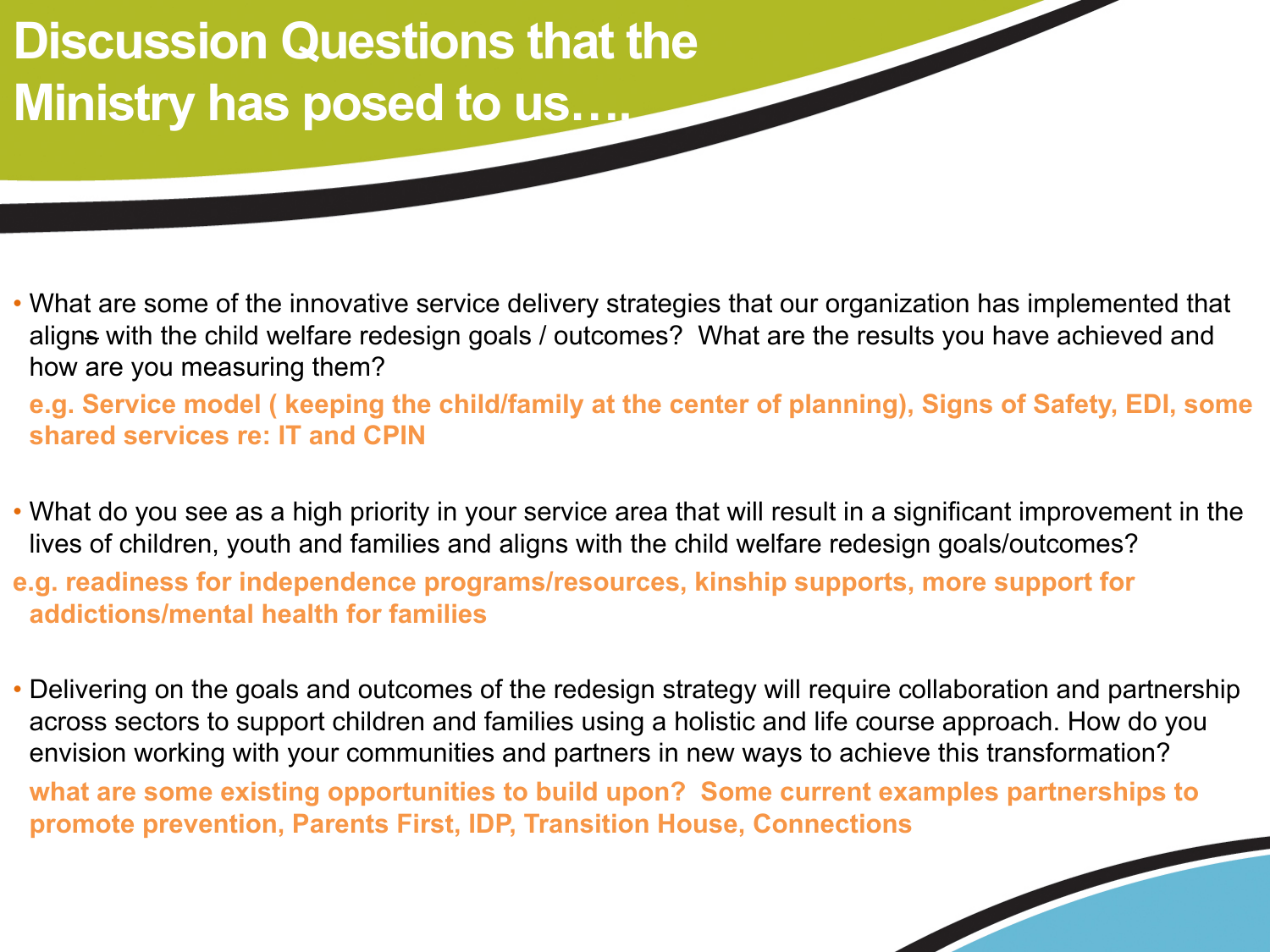# **Some Next Steps**

- Key stakeholder discussions school, police, other partners
- Data collection we MUST know who we serve to deliver on the pillars of redesign
- Lead table discussions how ready is the community to live "protection is everybody's business"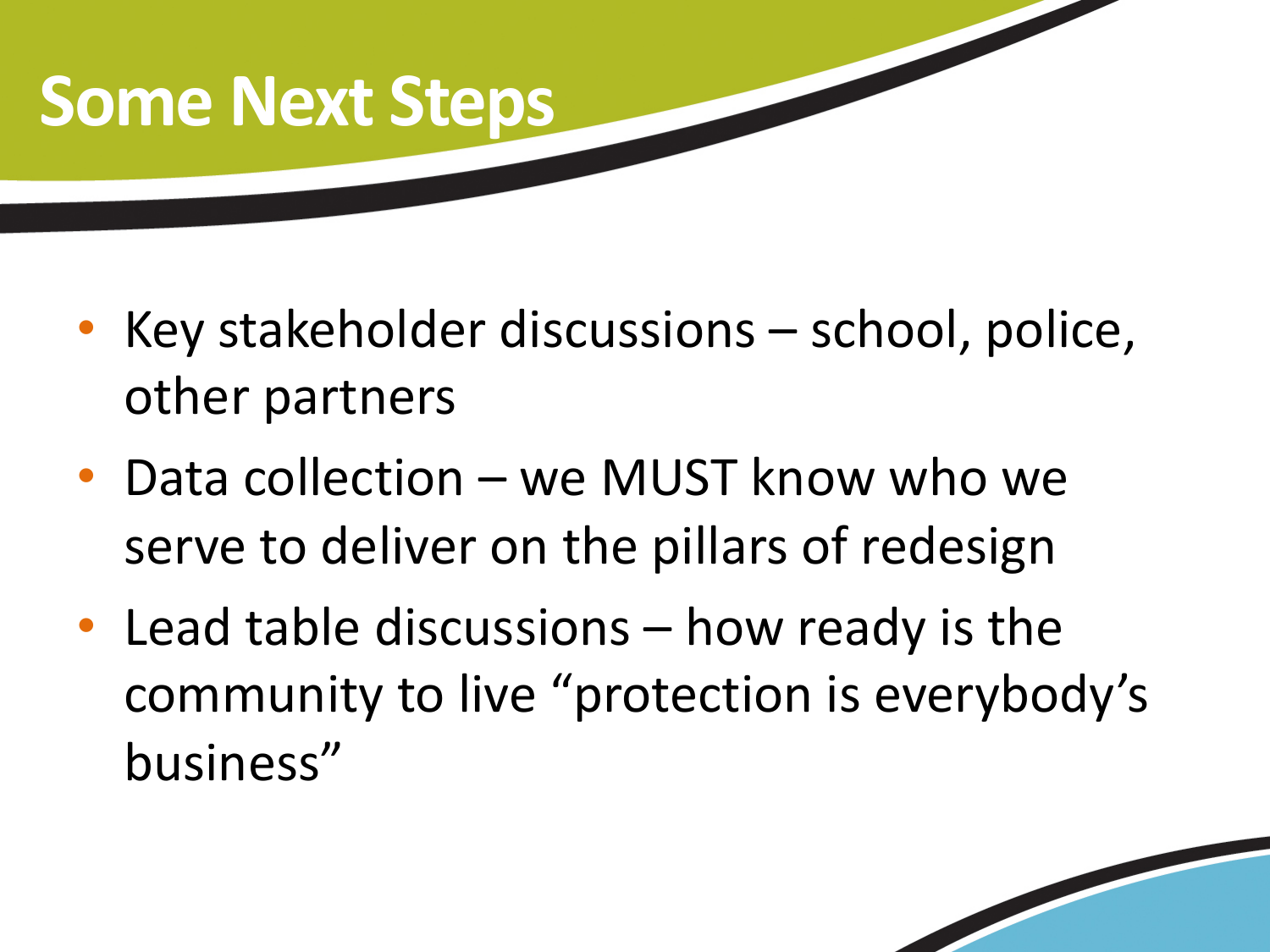## **Questions for EKIOC**

• What does "child protection is everyone's business" mean to you? Can you envision this concept expanded beyond a person's duty to report? What does it/would it look like? What are some barriers that you might encounter in expanding beyond duty to report? How can we work together as a community to address these barriers?

Tell us about a time when your organization was able to help a youth or family achieve safety without needing child protection involvement? What conditions were in place?

• On a scale of 0 to 10, where 10 is your organization is well positioned to provide support families to prevent serious harm to children such that child protection may not be necessary and 0 is your agency is not at all positioned to provide such services, where would you rate yourself?